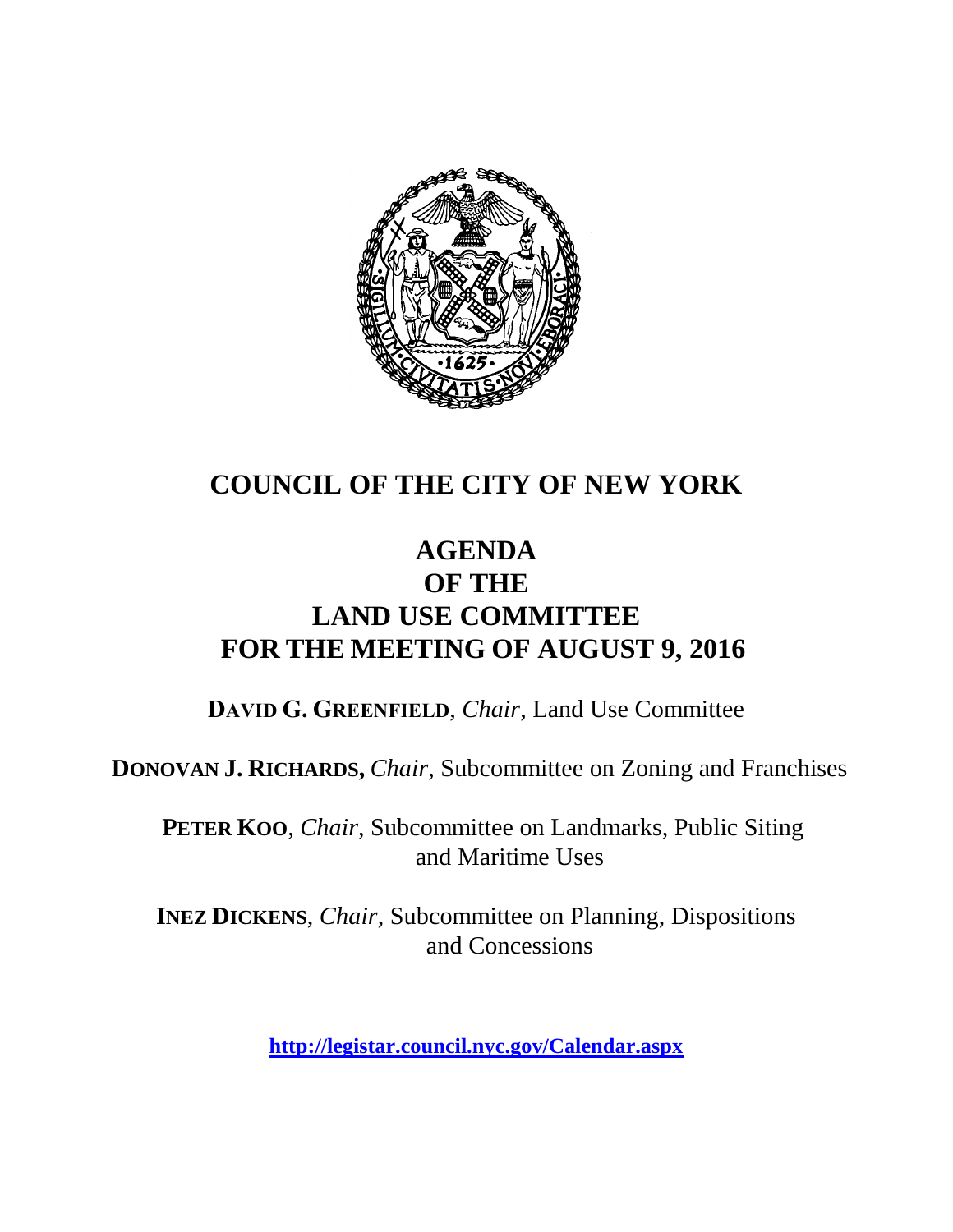## **AGENDA OF THE LAND USE COMMITTEE**

The Land Use Committee will hold a meeting in the **Committee Room, City Hall,**  New York City, New York 10007, commencing at **11:30 A.M. on Tuesday, August 9, 2016**, to consider all items reported out of the Subcommittees at the meetings held on Tuesday, August 9, 2016, and conduct such other business as may be necessary.

#### **L.U. NO. 418**

#### **JOHN WILLIAM AND LYDIA ANN BELL AHLES HOUSE QUEENS - CB 11 20165540 HKQ (N 160295 HKQ)**

The proposed designation by the Landmarks Preservation Commission [DL-487/LP-2541] pursuant to Section 3020 of the New York City Charter of the landmark designation of John William and Lydia Ann Bell Ahles House located at 39-24 – 39-26  $213<sup>th</sup>$  Street (Block 6236, Lot 18), as an historic landmark.

### **L.U. NO. 425 BLACK TREE BK**

#### **BROOKLYN - CB 1 20165568 TCK**

Application pursuant to Section 20-226 of the Administrative Code of the City of New York, concerning the petition of BK BT Venture LLC, d/b/a Black Tree BK, for a revocable consent to establish, maintain and operate an unenclosed sidewalk café located at 261 Metropolitan Avenue.